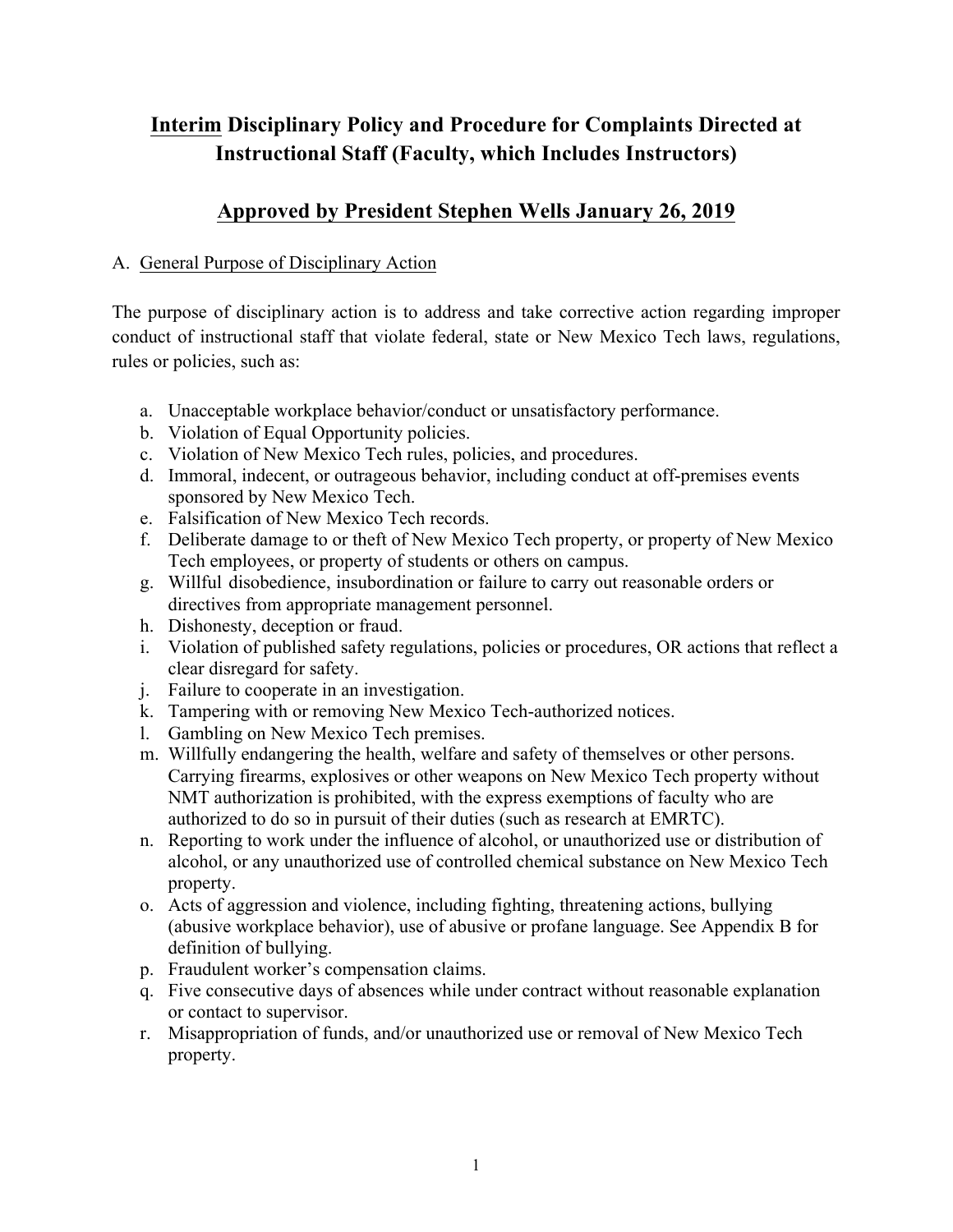In addressing these issues, it is essential that every supervisor thoroughly investigate each situation as it occurs so that all the facts are known. The dignity and privacy of the employee is to be respected throughout the investigative process and any resultant disciplinary action, if applicable. Each employee who is scheduled to lose pay, including an involuntary termination, shall be given a memo stating that he/she has the right to appeal and the opportunity to meet with their supervisor or his/her designated representative and to state why the contemplated action should not go forward. All investigations and disciplinary actions should be pursued in a timely fashion.

This procedure does not apply to those situations and circumstances covered by the "Regulations Governing Academic Freedom and Tenure (RGAFT)."

## B. Disciplinary Action for Unsatisfactory Performance or Unacceptable Workplace Behavior

When an employee's performance does not meet New Mexico Tech standards, progressive discipline shall be applied in most cases. This shall not prevent imposition of more serious disciplinary action including termination depending on the severity of the action. Note that if the alleged behavior that leads to disciplinary action reasonably falls under academic freedom, the accused faculty member may invoke "Regulations Governing Academic Freedom and Tenure (RGAFT)", and the appeals processes therein. In the event that the applicability of RGAFT is challenged, the matter shall be referred to the Senate Academic Freedom and Tenure Committee for a recommendation to the VPAA who, in turn will render a decision on RGAFT applicability. If the employee is unsatisfied with the VPAA's decision, they may appeal to the President.

Verbal Warning/Counseling: The first step in disciplinary action is for the supervisor to verbally warn and counsel the employee about the problem. This discussion should be conducted privately and in a pleasant manner. The supervisor's first objective is to determine if the employee understands the rules, standards, and acceptable levels of performance to be met. The supervisor must explain fully what is expected of the employee, including citing specific examples of acceptable levels of performance; as well as how the performance will be measured. Dates, times and examples of unacceptable performance must be provided for the employee. This step is designed to give the employee the opportunity to correct the substandard performance, not to threaten or discipline him/her. The supervisor shall document the date and nature of the conversation, which will be transmitted to Academic Affairs for inclusion in the employee's personnel file. Supervisors should set a schedule for the employee to demonstrate performance corrections, typically 30 days is an upper limit.

Written Reprimand: The supervisor shall contact their supervisor, Vice President, and Human Resources to discuss the personnel issue prior to giving the written reprimand. The reprimand includes a formal meeting with the employee and a witness where the supervisor:

a. Cites example of unacceptable behavior, including details of incident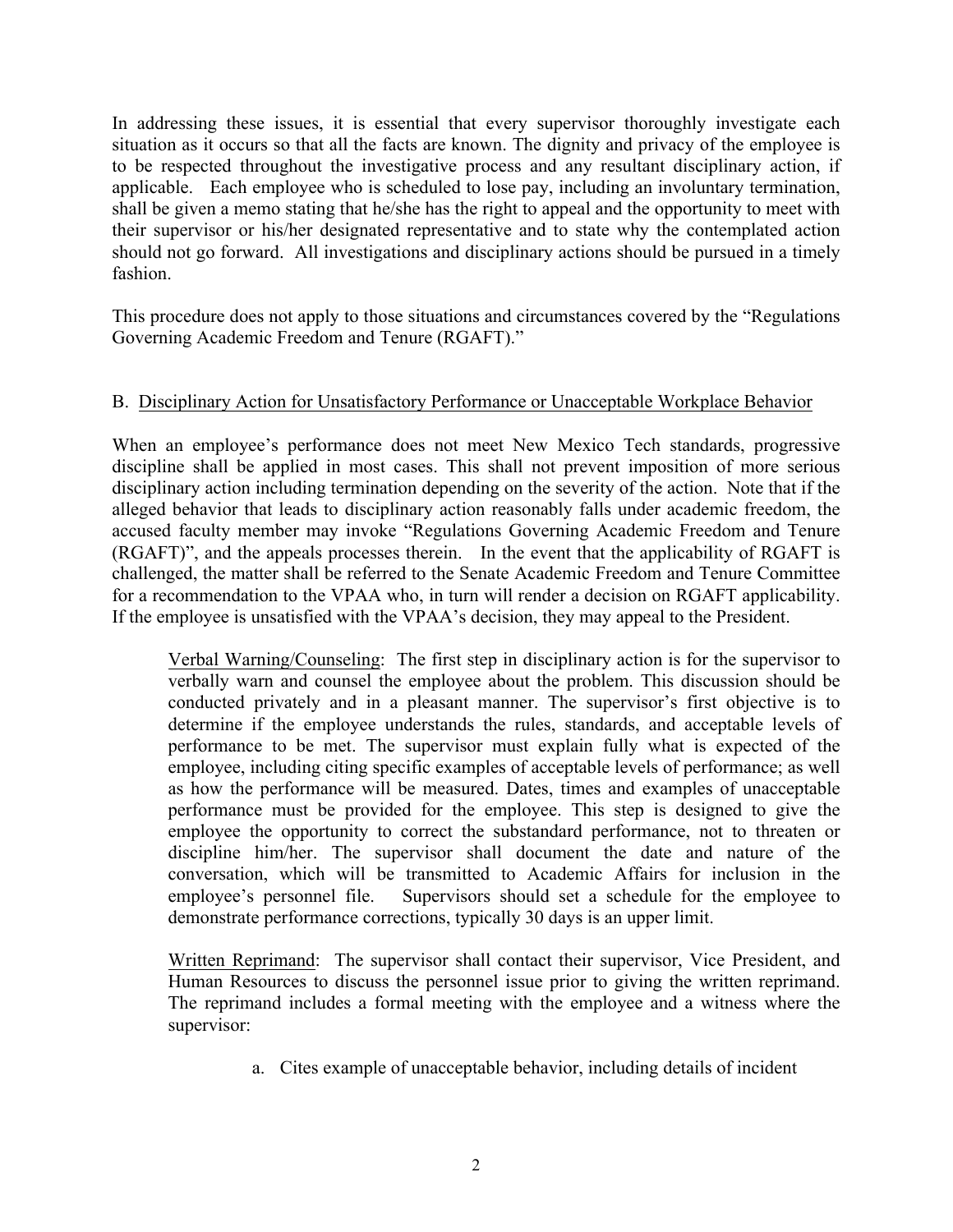- b. Reiterates standards the employee must meet for success on the job, how the employee has not met these standards, and
- c. Sets forth a specified period of time for improving the unsatisfactory performance, as well as identifying specific tasks that need improvement.
- d. The supervisor will indicate that failure to improve the performance to an acceptable level within the time period specified will result in further disciplinary action which may include suspension or discharge. The employee's signature indicates receipt of the plan of action, but does not necessarily indicate agreement with it. A refusal to sign by the employee will be documented, and the written warning process will proceed.
- e. A letter confirming the meeting is mailed to the employee's home within 48 hours of the meeting.
- f. The original letter with the employee's signature is sent to the Human Resources Office. One copy shall be sent to Academic Affairs and the supervisor also retains a copy.
- g. Supervisors should set a schedule for the employee to demonstrate performance corrections, typically 30 days is an upper limit.

Disciplinary Suspension or Reassignment of Duties: If the employee's performance still does not meet requirements within the time specified, the supervisor, with the prior concurrence of the Director of Human Resources, proceeds to the next step – disciplinary suspension. Again, the supervisor meets with the employee to discuss the substandard performance and why he/she is being placed on suspension. Disciplinary suspension is an administrative leave with pay for a duration to be determined by the VPAA. The suspension process outlined in the RGAFT procedure will be followed. The suspension letter will indicate that continued failure to correct the substandard performance within a specified time period after the employee returns from suspension will result in termination. Letter distribution is the same as for the written reprimand.

Termination: If the employee's performance does not meet the prescribed standards within the time specified in the disciplinary suspension, the employee will be notified that he/she will be terminated on a specific date. Prior to termination the employee will be given:

- a. The opportunity to prepare a letter of appeal within 5 working days to respond to the written notice and will be informed that he/she has the opportunity to meet with the employee's division director or another person designated by the division director. After the scheduled meeting, the division director or his/her designated person may terminate the employee if there are grounds to believe that evidence referred to in the written notice is correct, or he/she may refer the employee back to his/her department for alternate action. This exercise of the right of appeal supersedes the grievance procedures within this handbook.
- b. As previously mentioned, an employee may face immediate suspension, pending termination, for certain extreme situations.